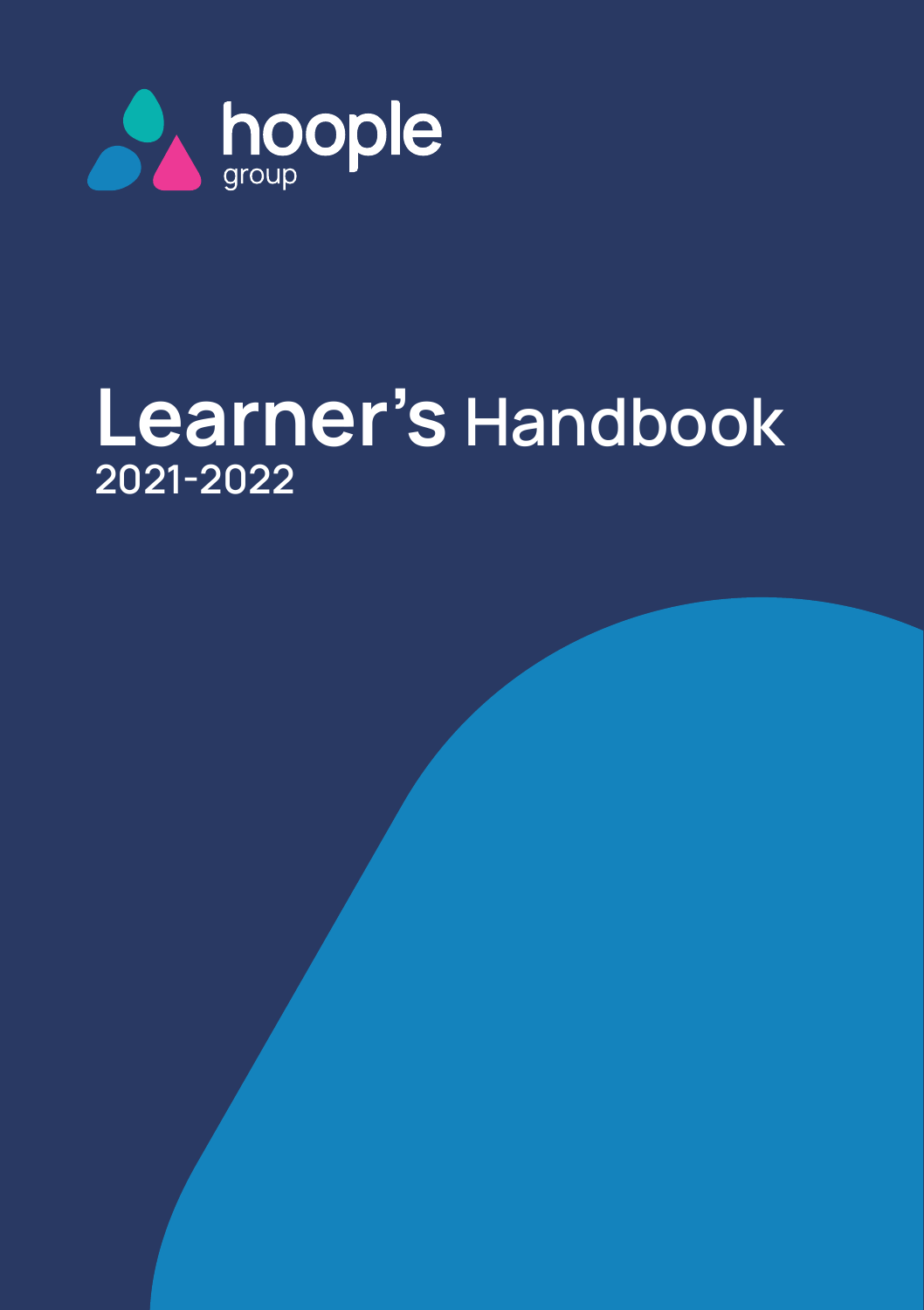### **Contents**

| Welcome to Hoople Training and Education | 4         |
|------------------------------------------|-----------|
| Mission and shared values                | 5         |
| How we use your data                     | 6         |
| Your employer's responsibilities         | 7         |
| Your responsibilities as the learner     | 8         |
| Hoople's responsibilities                | 9         |
| Your learner journey                     | $10 - 11$ |
| Your programme                           | 12        |
| Complaints procedure                     | 12        |
| Assessment appeals procedure             | 13        |
| Safe learning and safeguarding           | 14        |
| Fairness for all                         | 16        |
| Protected characteristics                | 17        |
| <b>British values</b>                    | 19        |
| <b>Facilities</b>                        | 19        |
| Help and support                         | $20 - 21$ |
| <b>Notes</b>                             | 22        |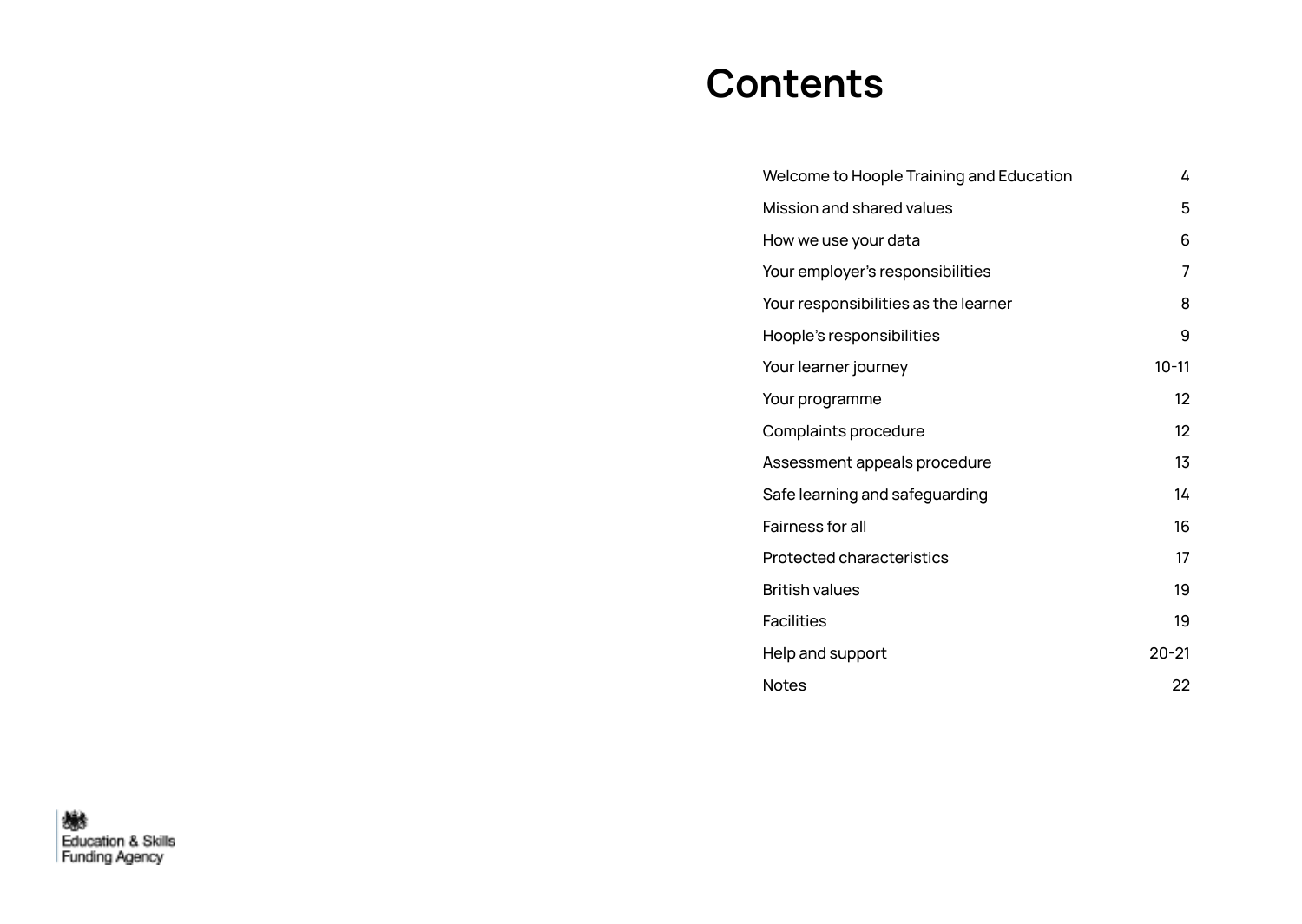### **Welcome** to Hoople Training and Education

On behalf of all the team, may we welcome you to Hoople Training and Education and to your learning programme. We are delighted to be able to offer you a personal and professional development opportunity, which we are sure you will find enormously beneficial to you and your employer.

We are committed to supporting you to reach your full potential and your learning goals. From the outset, we will help you to make the correct choice of programme and undertake with you an assessment of your individual needs. Evidence of prior learning will be discussed and if appropriate, included in your learning plan.

If it is identified that you need some extra support to succeed, we will be happy to help. For example, we can provide extra equipment or resources.

Once you're on programme, you will be assigned a Hoople assessor/tutor who will oversee your learning and assessment and review progress with you (and your employer) at regular intervals. On completion, we will provide you with information, advice and guidance in terms of your options - for example additional learning opportunities, progression and career choices.-

I'm sure you will find the whole team here professional and welcoming and our environment perfect for your studies. However, we always welcome feedback and, in particular, ideas on how we can improve.

Please do let us know if you have any suggestions for improvement. We'd also love to hear from you if you think we've done a good job!

We hope you enjoy your learning programme and wish you every success with your studies and your future career.

**Senior Management Team Hoople Training and Education** 



### Our **shared values**

Respect for all, regardless of faith and beliefs, race, age, gender, sexual orientation, marital status or disability-

- **Democracy**
- Individual liberty
- Law abiding attitudes and behaviours
- Equality of opportunity
- Freedom of speech
- The rule of law
- Mutual respect and tolerance

### Our **mission**

To provide excellent, cost effective services and create added value for our shareholders and customers-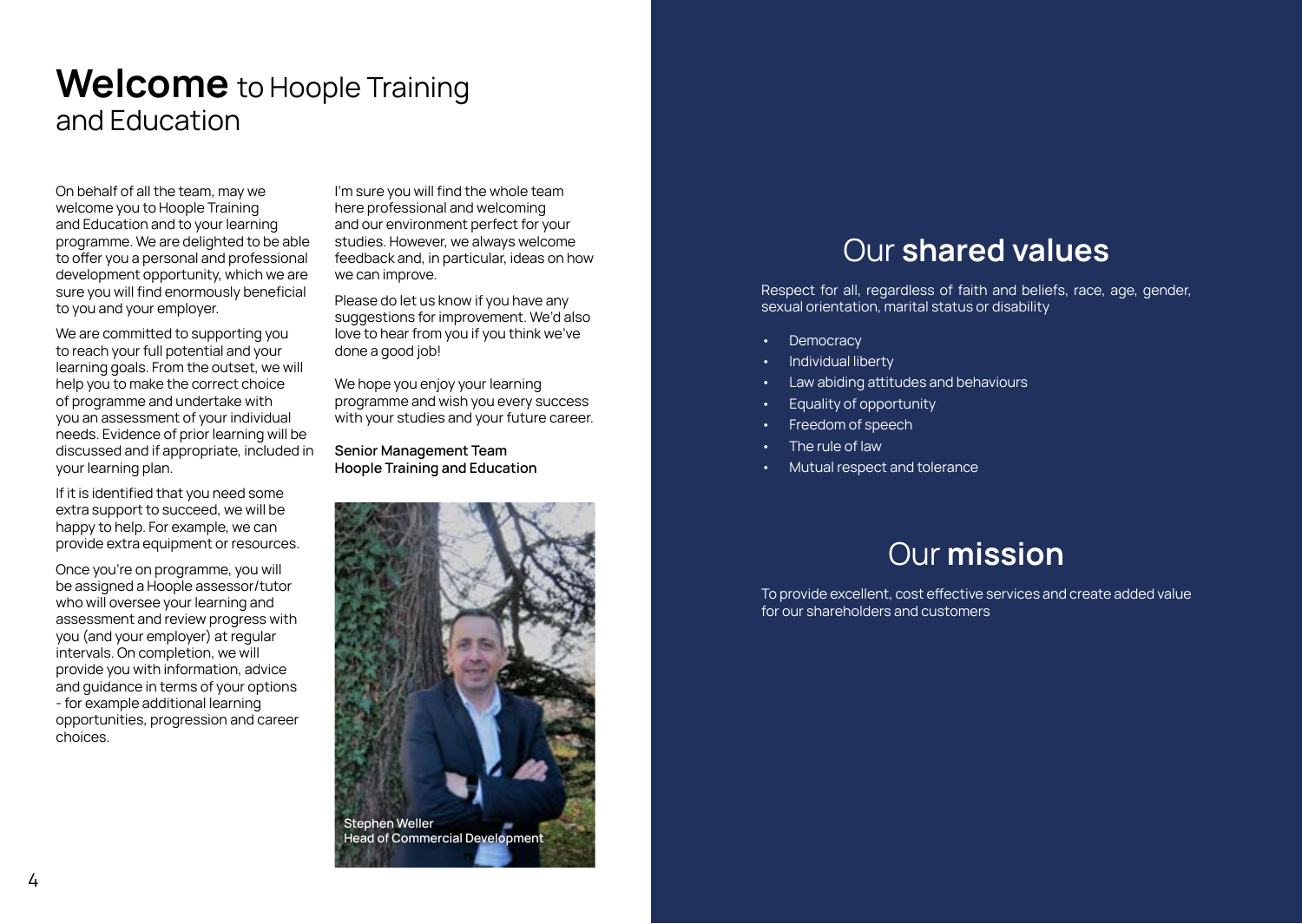### How **we** use **your** data

Information is required in order to process your application and to manage and support you through the lifecycle of your training.

Your information may be shared with partner organisations such as awarding bodies for your-qualification. Subject to strict agreements, your information may also be shared with the local authority and/or your employer.

We are committed to complying with all data protection legislation and will only keep your information for the minimum period necessary. A full copy of our privacy notice can be found on the Hoople website (see: [https://www.hoopleltd.co.uk/media/1788/](https://www.hoopleltd.co.uk/media/1788)esfa-funded-training-privacy-notice.pdf ) or, on request, provided in writing to you.-

### Your employer's responsibilities

- To provide you with a contract of employment, in line with the Employment Rights Act 1996-
- To agree jointly with you and Hoople an Individual Learning Plan to ensure satisfactory progress is maintained. Any changes to the Individual Learning Plan will be agreed by all parties concerned-
- To regularly review your performance and progress in both the workplace and on training, alongside the Hoople representative
- To undertake legal and contractual responsibilities for your health and safety and provide Hoople with

appropriate evidence of current health and safety insurance when requested

- To provide a fair and safe working environment, complying with employment legislation for equal opportunities and safeguarding
- Agree to allow you to attend Hoople as identified in the Individual Learning Plan in order to ensure successful achievement of all qualifications-
- To take part in regular tutorial and assessment visits and to input into your progress reviews-

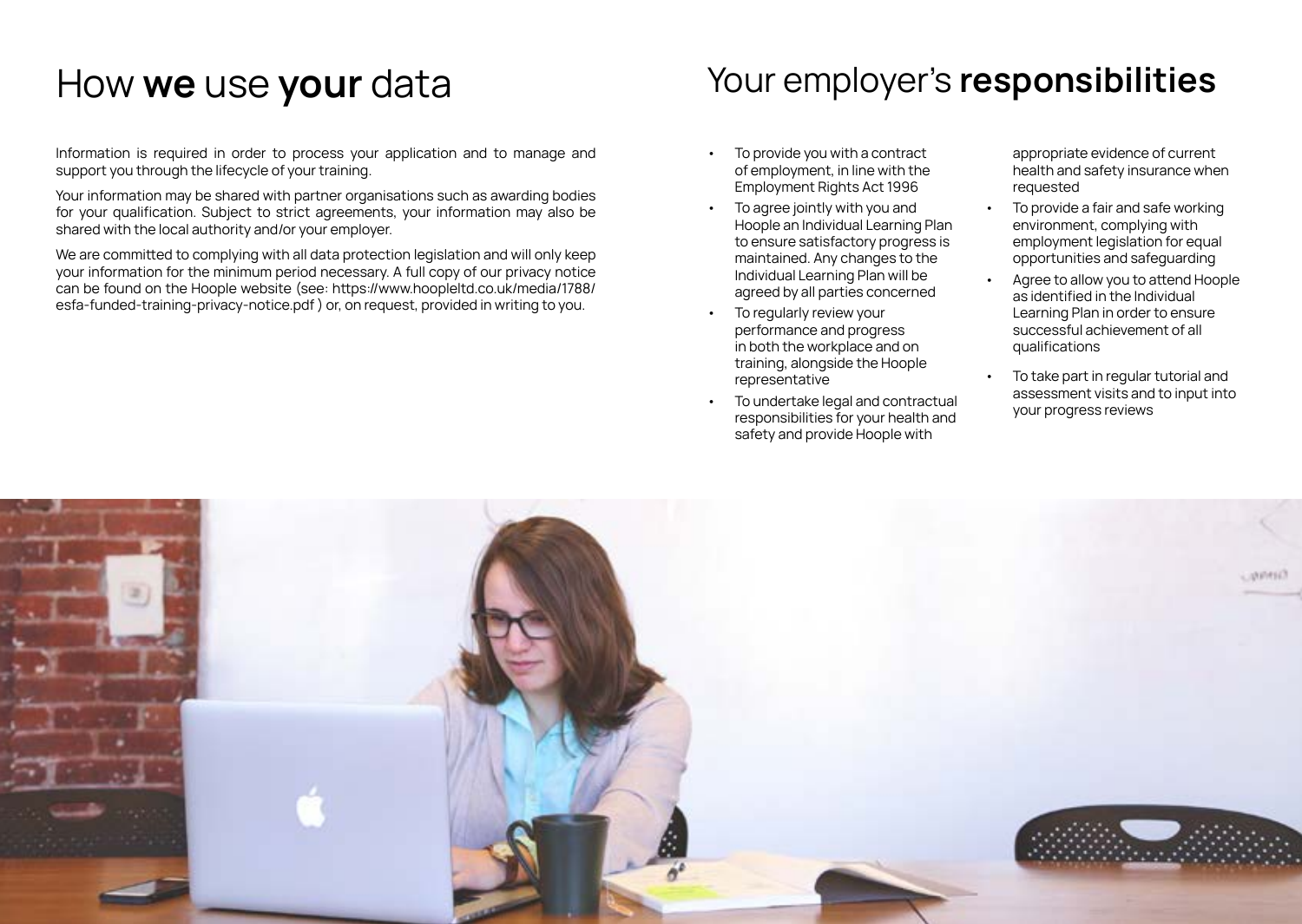# Your **responsibilities** as the<br>learner

- To work for the employer to the best of your ability and in accordance with your employer's policies and procedures-
- To observe your employer's terms and conditions of employment-
- In employment and training, to get actively involved in your learning, showing a commitment and determination to succeed and to achieve, ensuring attendance, punctuality and attitude are excellent throughout
- To attend all classes at Hoople on time
- To communicate effectively with Hoople at all times and to inform your assessor/tutor within a reasonable timescale if you are unable to attend arranged appointments-
- To keep Hoople informed of any changes in your contact details and any changes in your situation that could affect your learning-
- At all times to behave in a safe and responsible manner and in accordance with the requirements of health and safety legislation relating to your role and responsibilities-
- To behave respectfully with regard to other learners and staff and adhere to our values. Bullying, mistreatment or discrimination will not be tolerated
- To use all Hoople facilities. computers and other equipment responsibly and to wear your visitor's badge at all times when within Hoople's premises.-

### **Hoople's responsibilities**

- To provide a supportive environment that encourages and welcomes you and ensures a positive learning experience
- To deliver high quality training and assessment appropriate to the individual qualification requirements and to provide access to training areas that are safe and equipped for learning-
- To assess and ensure learners are employed in a safe working environment in line with health and safety, safeguarding and equality and diversity legislation-
- To ensure you are visited in your working environment as a minimum every six to eight weeks or more frequently if required and agreed by all parties-
- To ensure you are in possession of a contract of employment
- To provide access to information, advice and guidance throughout your programme and provide you with the opportunity to give feedback on your experience.

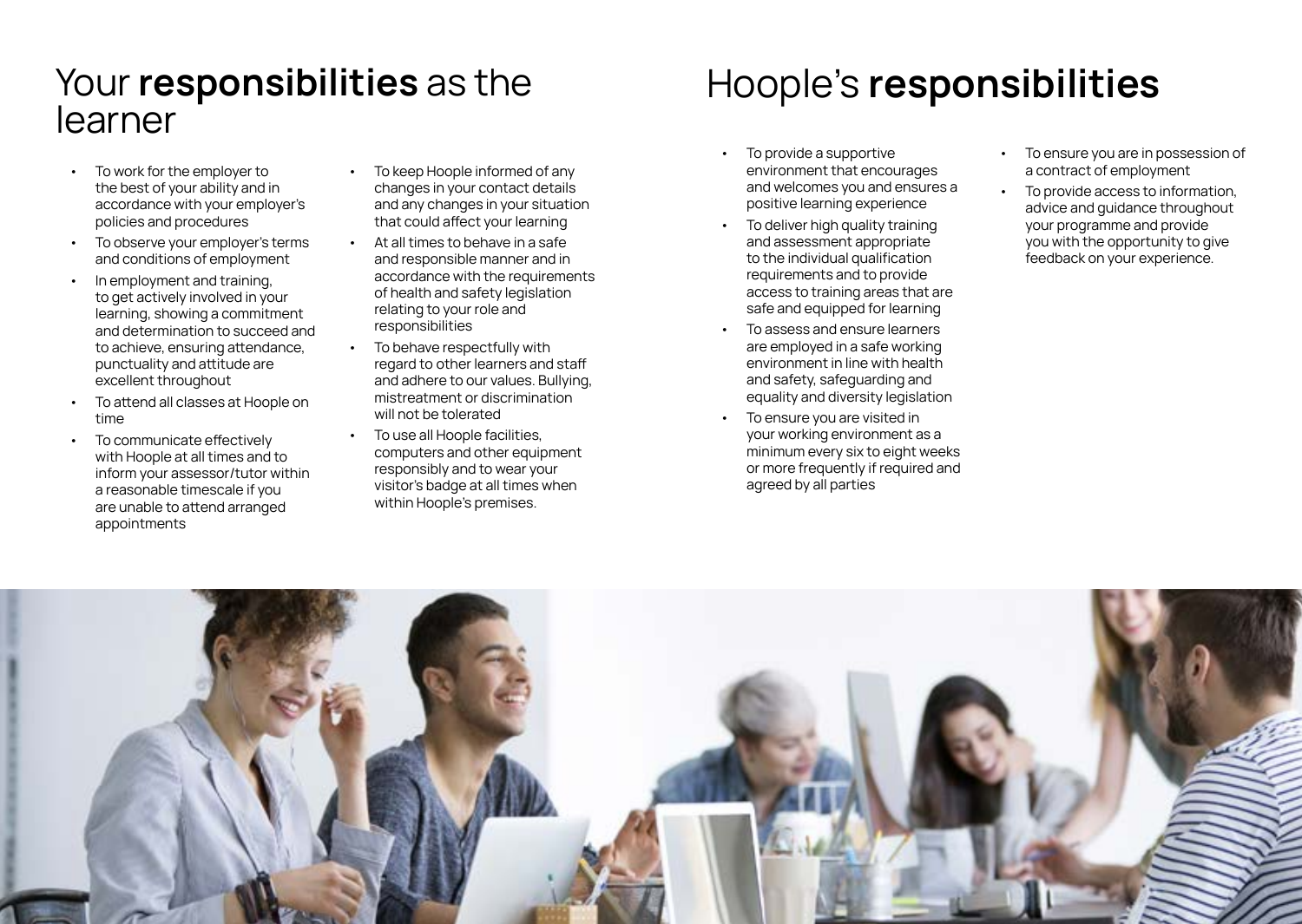### Your learner journey

# **GETTING IN**

**1**

Before starting your programme, we will complete a basic skills assessment and an analysis of any employment skills to date. This will also take into consideration your future goals and any individual needs.-

This will enable us to help you to make the right choice of programme and will be used to develop your learning.

## **INDUCTION**

**2**

You will undertake a one-to-one induction with your course assessor/tutor. Your assessor/tutor will meet with you to sign up and administer all initial course paperwork and to provide you with information, advice and guidance in relation to your programme and the support available to you. This will include:-

- Course content and how your work will be assessed, including the awarding organisation's requirements
	- Our expectations in terms of your behaviour when on programme and what you can expect from us
		- Health and safety, equality and diversity-
		- Our compliments and complaints procedure

employer as an indication or progress towards your goals. We will discuss your Individual Learning Agreement, which will form a 'route map' of how you will travel from your starting point at the beginning of the programme to the end point. As the name suggests, your Learning Agreement is individual to you and will reflect your personal goals, aptitudes and needs. It is a live document that will be referred to throughout your learning programme and will be useful to you, Hoople's delivery staff and your employer as an indication of progress towards your goals.-

### **3**

### **GETTING ON**

Throughout your programme, your assessor/tutor will oversee your learning and assessment and review progress with you and your employer (where applicable). This will include visits to your workplace at least every six-eight weeks.

The assessment decisions made by your assessor/tutor will be internally verified (and sometimes externally verified by the awarding organisation that oversees your qualifications).

### **4**

### **MOVING ON**

Once you have completed your programme, you will be invited to an exit interview with your assessor/tutor. At this meeting you will receive information, advice and guidance on your options, including further learning opportunities, progression and career choices. It will also be an opportunity for you to provide feedback on your programme.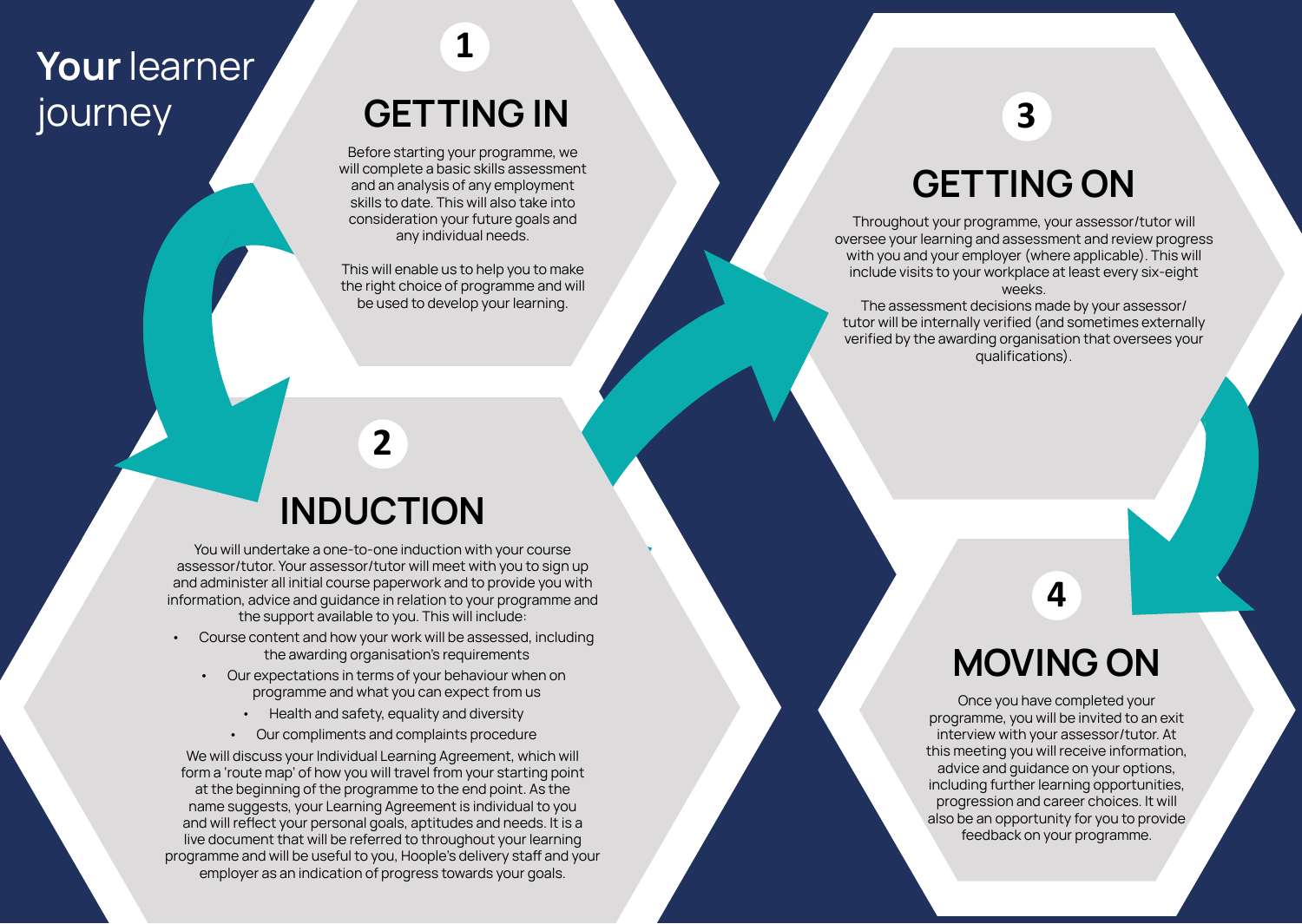### **Your** programme

Your qualification includes a blend of different components that together will provide you with valuable skills and knowledge and the tools to do your job effectively.

### **Competencies**

This is the onsite element of your programme and is designed so that you can demonstrate your competence in your job role. You will compile a portfolio of evidence which shows that you have met the relevant standards, for example:

- Professional discussions-
- Question and answer sessions-
- Accreditation for prior learning
- Assessor/tutor observation
- Witness testimony-

### **Complaints** procedure

We will do our best to support you please direct your correspondence throughout your programme and to offer to the Training and Education Service information, advice and guidance to help you maximise your potential and achieve [weller@hoopleltd.co.uk](mailto:weller@hoopleltd.co.uk)). your learning goals.-

Manager, Stephen Weller (stephen.

However, if you feel you have any cause for complaint, please do let us know. In the first instance, please write, email or telephone your assessor/tutor. If the complaint is about your assessor/tutor,

# **Assessment appeals**  procedure

If you are dissatisfied with the outcome of an assessment, you have the right to appeal. There are three stages to the appeals procedure, as shown below. If you feel you have reason to appeal, please do so as soon as possible after the assessment decision has been made.-

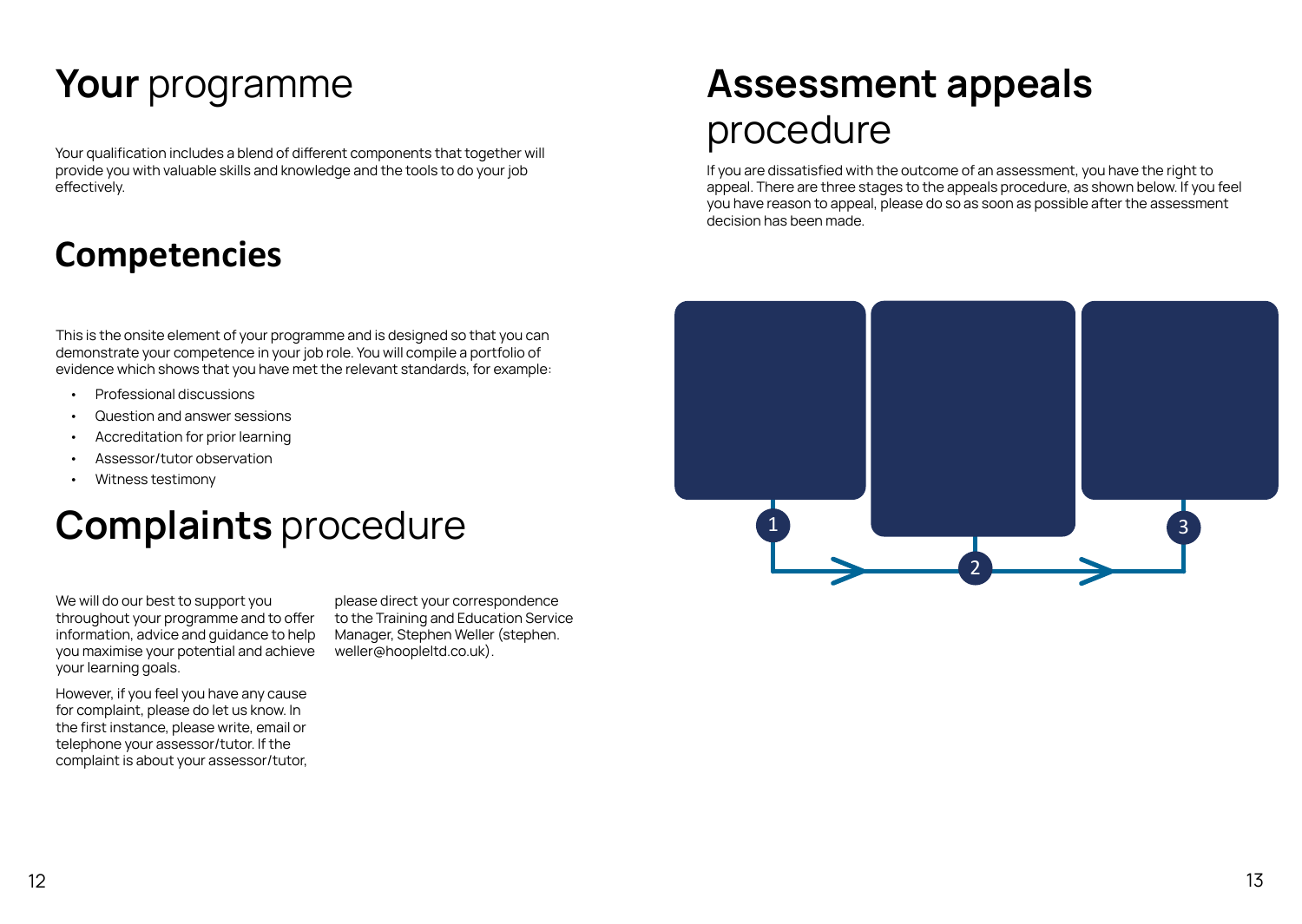### **Safe learning** and **safeguarding**

Hoople Training and Education is committed to providing a safe, healthy, supportive and inclusive learning environment. We want you to learn about being safe by being involved in assessing risks and following health and safety procedures, including learning about the safe use of computer equipment and the internet.

#### Please note:

- Being under the influence of alcohol or other drugs is not permitted, nor is smoking in the building or surrounding areas-
- Knives or other offensive weapons are not permitted in the centre
- We strongly urge learners to get to know each other before exchanging personal details-
- We have a 'zero tolerance' policy against all forms of abuse, including bullying whether direct, by phone, text or social media, harassment, discrimination, exploitation, or motivated by all types of extremism or radicalisation. This means we will investigate and take action in all cases. We will refer concerns to external agencies where these involve children, at risk adults or radicalisation and cannot guarantee confidentiality. We will also signpost you to organisations that can offer you support-

If you have worries about any aspect of health and safety you should immediately report them to your assessor/tutor.-

#### **Keeping you safe**

If you think you have suffered, or are suffering from, any form of abuse (eg physical, sexual, emotional, financial, psychological abuse, discrimination, neglect and being exploited) we hope that you will talk to someone you trust.-

There are designated safeguarding officers in the centre who can help and support you.Please refer to the section at the back of this booklet for contact information.

#### **Working in partnership with PREVENT**

Radicalisation is the process by which a person comes to support terrorism and other forms of extremism leading to terrorism.-

As part of our safeguarding arrangements, our aim is to provide you with a safe environment to discuss issues relating to radicalisation and extremism, and to give you the skills required to recognise radicalisation and protect yourself and others.

If you are worried or have concerns about someone, tell:

- Your assessor/tutor-
- A designated safeguarding officer

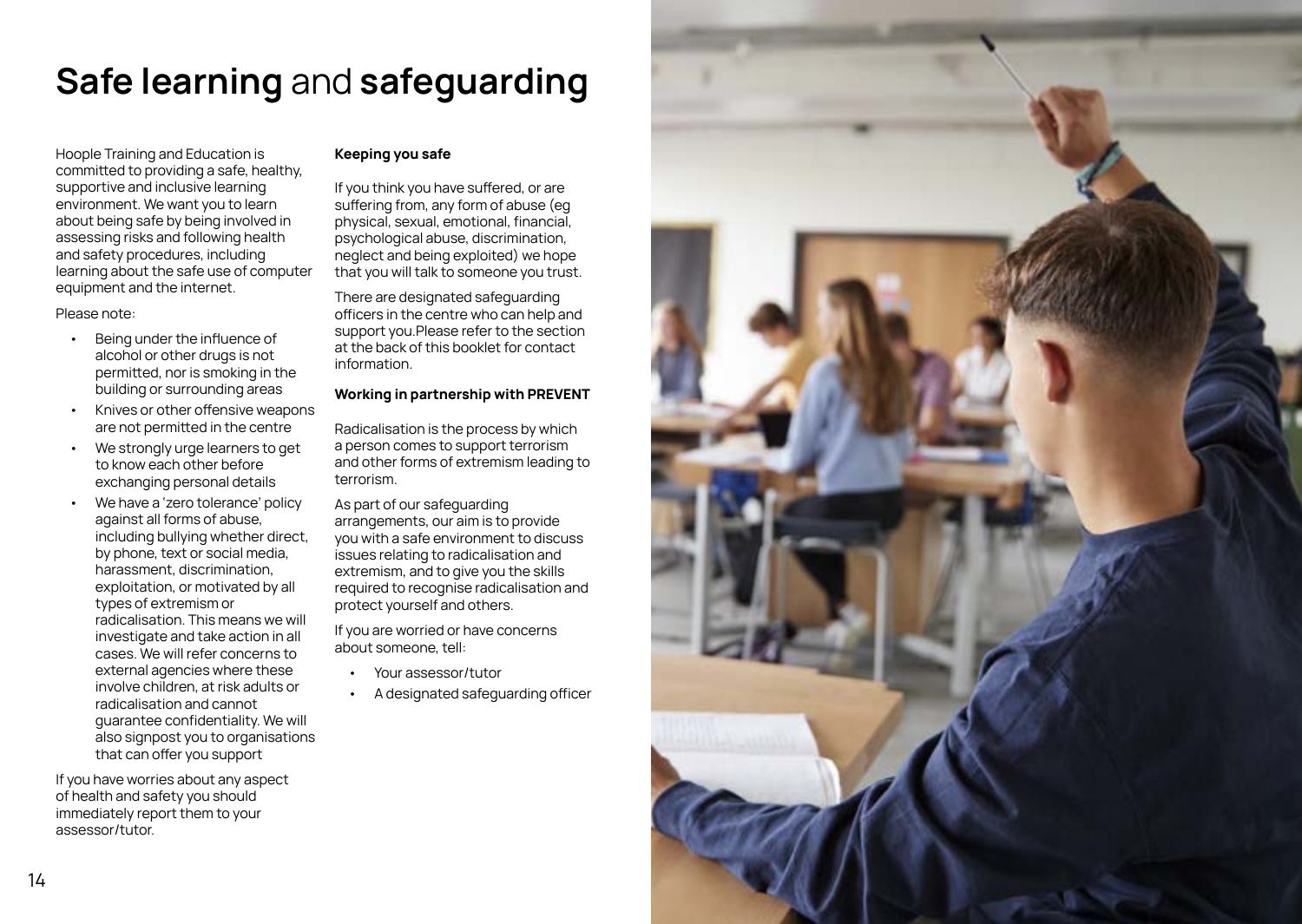### **Fairness** for all

Hoople Training and Education values people as individuals. We believe in equal life chances for everyone and that everyone has the right to be treated with respect and dignity.

#### Our staff will:-

- Help you fulfil your potential
- Help build a strong and safe learning environment
- Give you information that you can understand-
- Fight bullying, discrimination and abuse-
- Help you to have a say and make a difference

If you believe you have experienced or observed unfair treatment or discrimination, please tell:-

- Your assessor/tutor
- The quality assurance coordinator
- A designated safeguarding officer

Please refer to the section at the back of this booklet for contact details.-

### **E-safety**

The internet is a great tool for talking to your friends, looking up information, buying things and lots of other activities, but it is a public space and $$ just like in the physical world—you need to be careful and keep yourself safe.

#### **Tips to keep you safe:**

- Set your privacy settings to 'private' so only people you accept as friends can view your profile-
- Only upload photos you would be happy to show a stranger, your mum or a future employer. You never know where they may end up
- Think about whether you are giving someone 'clues' to finding you before you write anything on your profile-
- Save any abusive texts, emails or other evidence
- Do not respond to or confront an online bully. If they get a reaction from you, it may encourage them
- Tell someone you trust and they will be able to help make online bullying stop-

### **Protected** characteristics

We are committed to offering fairness to all learners and will not tolerate discrimination or prejudicial behaviours. The following groups are protected by equal opportunities legislation and are known as 'protected characteristics'.

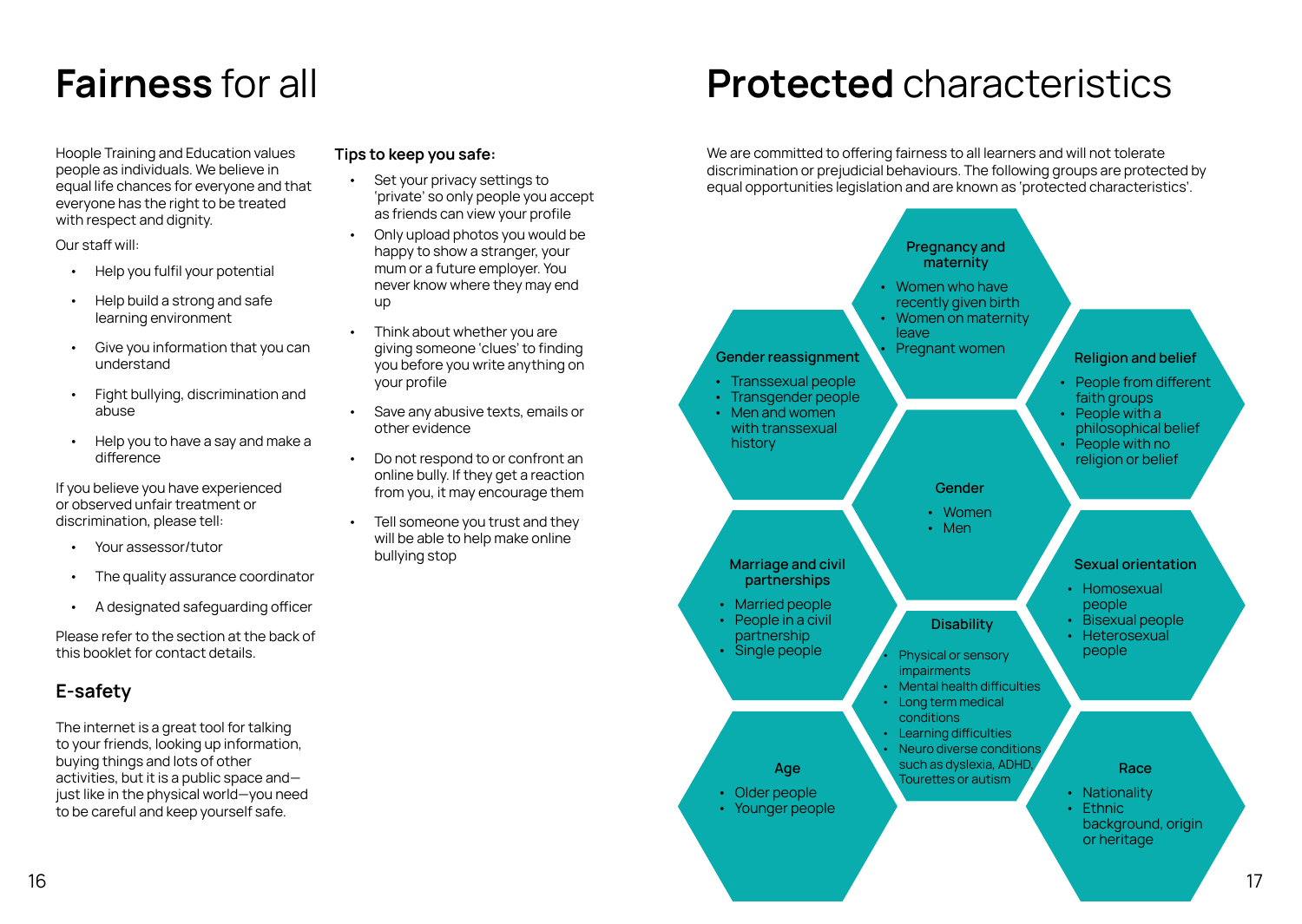

### British **values**

British values are embedded within all of our learning programmes. The basic principles can be summarised as follows:

- **Democracy**  your opinion counts and you have the right to vote-
- **The rule of law** no one is above the law and the law protects everyone-
- **Individual liberty** freedom of speech-
- $\vdots$ **• Mutual respect and tolerance** – for all backgrounds and cultures, all ages, all genders and sexualities, all religions and beliefs-

#### **This translates into the following rights and responsibilities for all:**

- The ability to affect decision making through the democratic process-
- The freedom to hold other faiths and beliefs
- People having different faiths or beliefs (of having none) should be accepted and tolerated and should not be the cause of prejudicial or discriminatory behaviour
- Understanding the importance of identifying and combatting discrimination.

### **Facilities**

#### **Security and personal property**

You are responsible for your own property whilst on site. Lockers are provided for your use, so please do not leave valuables unattended. Please take care to lock your car and use a secure padlock when using our bike racks.

Please let your tutor/assessor know if you have any concerns or see anything suspicious on site or if you witness any deliberate damage to our property, drug abuse or threatening behaviour.

#### **Resource library**

There is a range of study materials and reference guides available for your use in our resource library. Please do not remove any of these resources from the premises in order that they are there for other learners to use.-

#### **Common room**

The common room is available for your use when you wish to relax and unwind with your fellow learners. Please keep this area clean and tidy out of respect for other users.

#### **Refreshments**

There is a kitchen available on site to make drinks and warm up food, and a fridge to store lunch boxes. There are local amentities such as Sainsbury's, Aldi and a Fish and Chip restauraunt to

buy refreshments if required.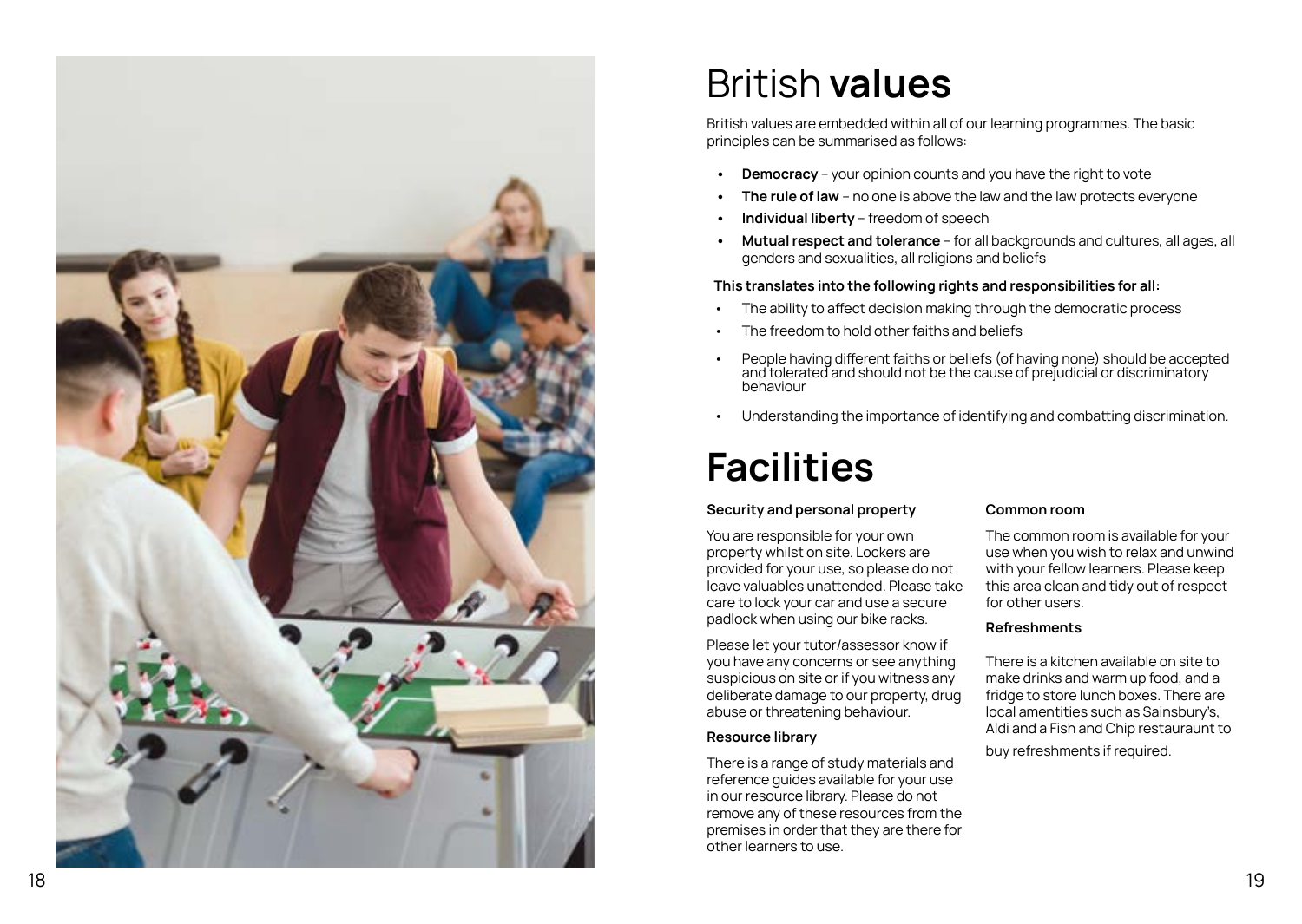### **Help** and **support Help** and **support**

#### **Safeguarding Sexual health**

**Hoople's designated safeguarding** T: 0300 123 7123<br>**officer** W: www.fpa.org. **officer W:** <www.fpa.org.uk/contact-us>-

co.uk info/200207/family\_support/337/- T: 01432 260451-

### **Housing Careers advice**

**Hoople Recruitment agency** T: 01432 260300

T: 01432 383003-

W:<www.hooplerecruitment.co.uk>-

#### **Job Centre Plus**

T: 0800 169 0190https:<www.gov.uk/contact-jobcentre>plus

#### **National Careers Service**  T: 0800 100 900W: [https://nationalcareersservice.direct.](https://nationalcareersservice.direct)

gov.uk/

#### **Health**

**NHS Choices**  T: 111W:<www.nhs.uk>

#### **Mental health**

T: 01432 271643W:<http://www.herefordshire-mind.org>.  $u$ 

Or [https://www.herefordshire.gov.uk/](https://www.herefordshire.gov.uk) E: [sharon.hempton-smith@hoopleltd](mailto:sharon.hempton-smith@hoopleltd).sexual\_health\_in\_herefordshire/1

**Herefordshire Home Point**  W: [https://www.home-point.info-](https://www.home-point.info)



### **Support groups**

**Bullying**  T: 0845 225 5787-W: <www.nationalbullyinghelpline.co.uk>-

**Carers' support**  T: 01432 356068-

W: [http://www.](http://www) [herefordshirecarerssupport.org](https://herefordshirecarerssupport.org)/

**Childline**  T: 0800 1111-W: <www.childline.org.uk>

**Citizen's Advice**  T: 03444 111444-W: [www.citizensadvice.org.uk-](www.citizensadvice.org.uk)

**Equal opportunities**  T: 0808 800 0082-W: <www.equalityadvisoryservice.com>-

**LGBT Foundation**  T: 0345 330 3030-W: <https://lgbt.foundation>/-

**Samaritans**  T: 116 123-W: <www.samaritans.org>

#### **Victim support**  T: 0808 168 9111-W: [www.victimsupport.org.uk-](www.victimsupport.org.uk)

**Women's domestic violence helpline**  T: 0800 783 1359W:<http://www.westmerciawomensaid>. org/

#### **Substance abuse**

**Alcohol support**  T: 0800 917 7650-W:<www.alcoholics-anonymous.org.uk>-

**Drug support**  T: 0300 123 6600-W: [www.talktofrank.com-](www.talktofrank.com)

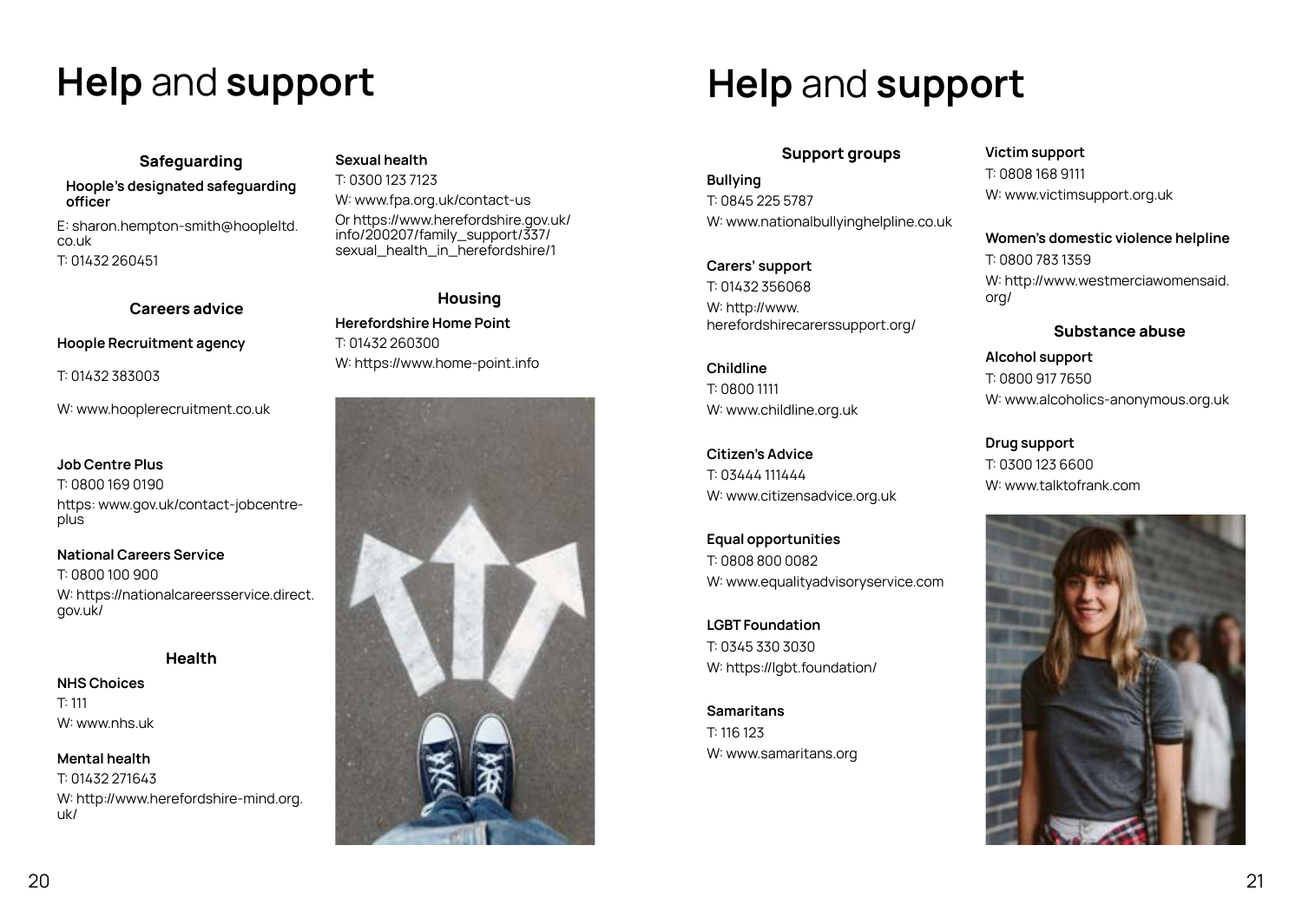### <span id="page-11-0"></span>Your **notes**